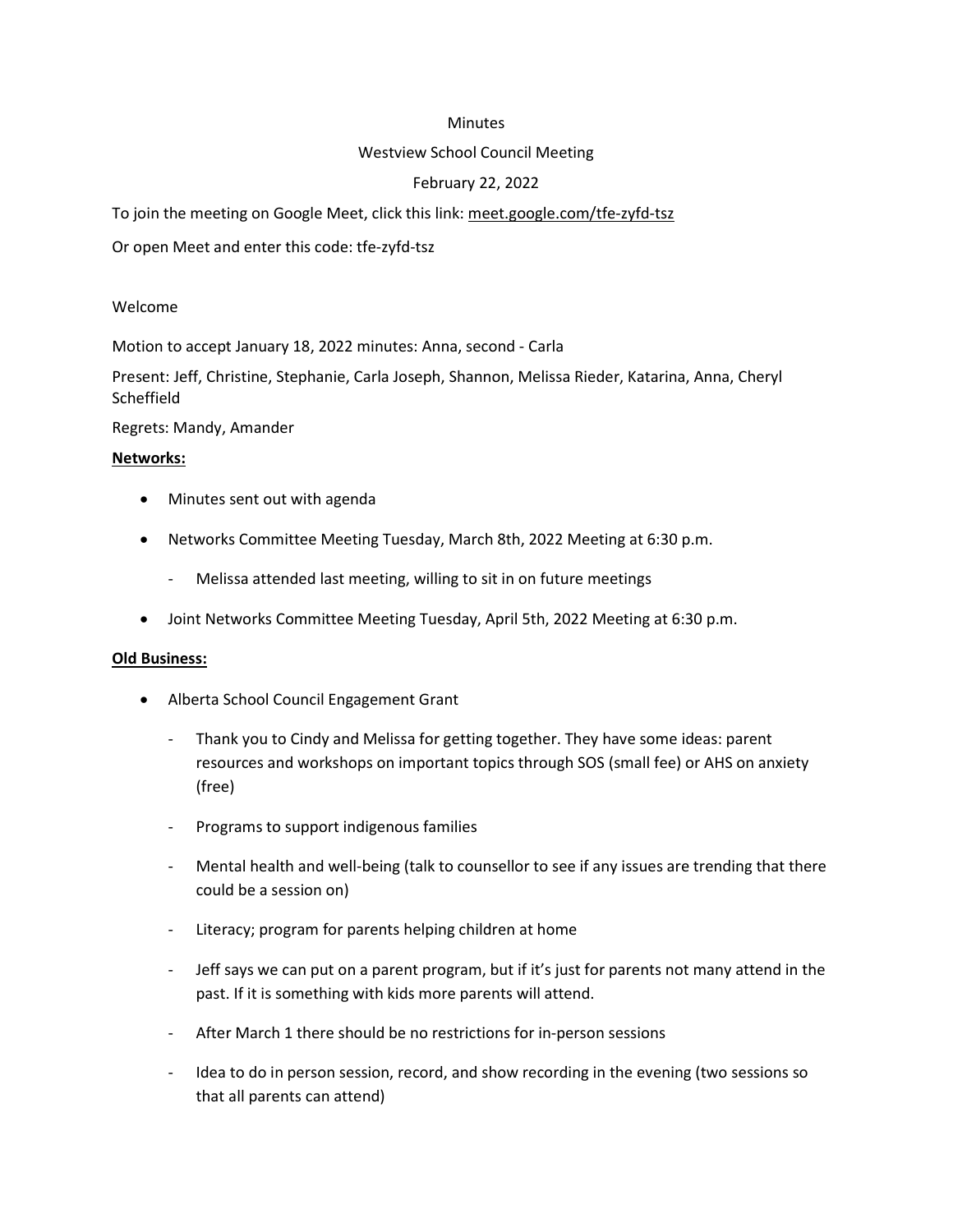- Melissa and Cindy to make a plan!

#### New Business:

- ASCA Conference April 22, 23 (online event)
	- o Events Schedule at a glance
	- If anyone is interested in going please let us know; District usually pays for one attendee
	- Discussion of province wide issues, how we can improve our council, and learn a lot of new things
- AGM (April 24) online event
- Principles Message
	- o Volunteers in the school?
	- We've always had tons of volunteers at the school but the last two years we haven't been able to have volunteers.
	- Coming to school for assembly etc not a volunteer so no criminal record check required. Anything for working with kids, you will need to follow policy and get criminal record check etc
	- Areas we're looking for assistance in: field trips, etc. Ex. March 17 ski trip
	- Link to Forms to fill out for new volunteers:

Volunteer Policy https://www.fmpsdschools.ca/board/procedures/5162

Volunteer Registration Form https://www.fmpsdschools.ca/board/procedures/5163

Motion to Adjourn: Anna, Second – Stephanie

Next meeting: March 22, 2022